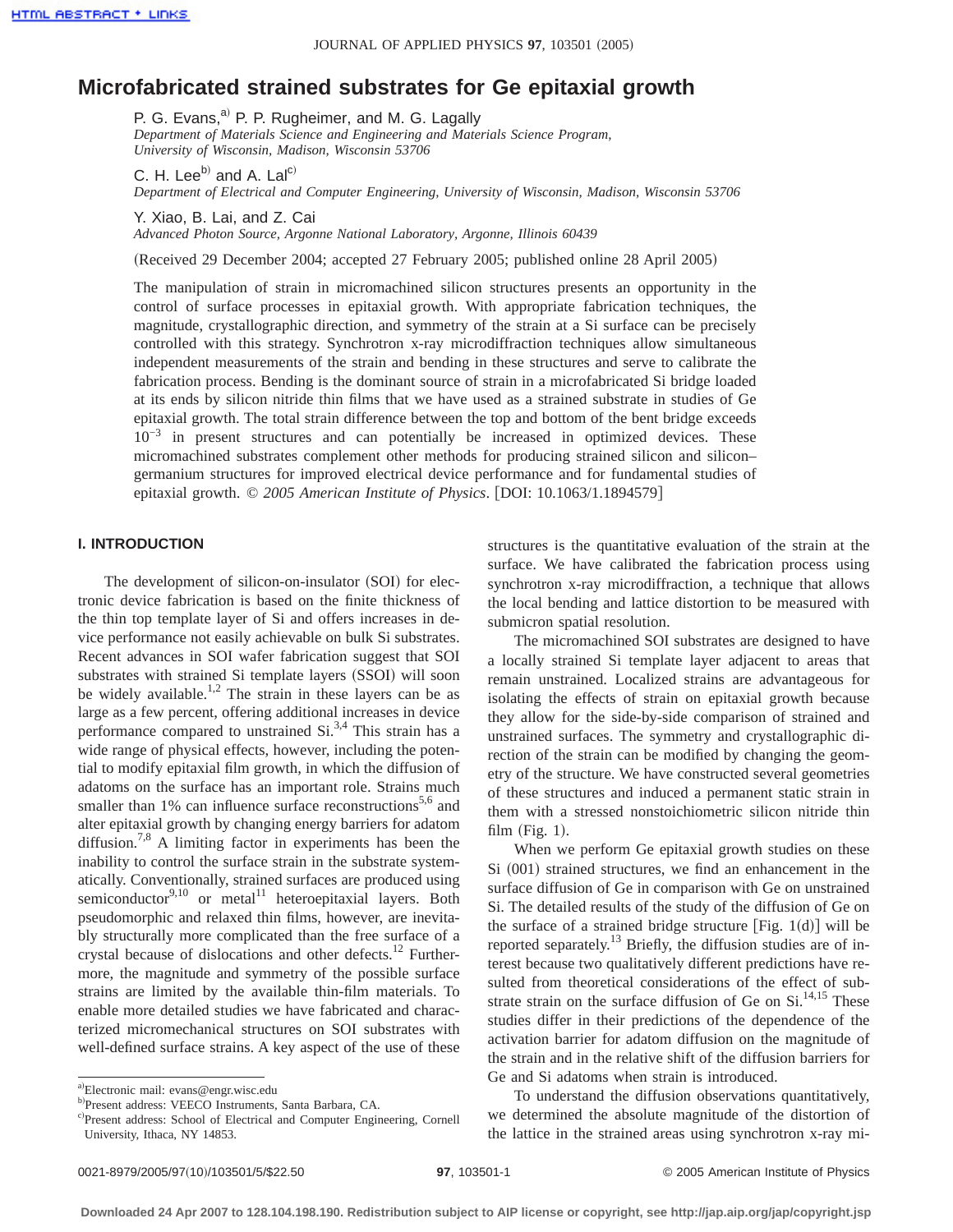

FIG. 1. Scanning electron micrographs of microfabricated strained silicon substrates for epitaxial growth. The silicon nitride thin film stressing the template layer is visible as raised regions. The areas labeled as Si refer to the SOI template layer. Solid as raised regions. The areas habeled as of refer to the FIG. 2. (a) Synchrotron x-ray microdiffraction measurements of the strain SOI template layer.

crodiffraction. With this approach it is possible to make direct measurements of micromachined structures with submicron lateral spatial resolution and to resolve strains as small as 10−5. Other measurements of strain in micromechanical systems have typically been based on either optical or x-ray diffraction<sup>16</sup> measurements of wafer curvature, optical interferometry measurements of the displacement due to strain, photoluminescence,<sup>17</sup> or Raman spectroscopy.<sup>18</sup> In comparison, x-ray microdiffraction couples directly to the silicon lattice spacing and does not require calibration of optical effects with known strains.

#### **II. EXPERIMENTAL PROCEDURE**

The structures shown in Fig. 1 were fabricated on a SOI wafer consisting of a  $(001)$ -oriented handle wafer bonded through a  $SiO<sub>2</sub>$  layer to a 9- $\mu$ m-thick crystalline Si (001) template layer. A 1- $\mu$ m-thick silicon nitride film was deposited by low-pressure chemical-vapor deposition under conditions producing tensile stress in the film. The stoichiometry and thickness of the nitride layer can be adjusted to tune the force induced into the template layer. The average stress in layers deposited under identical conditions to those used in the fabrication of the freestanding structures was found from wafer curvature measurements on blanket films to be 230 MPa. Exposure to hydrofluoric acid during the release step can unintentionally etch the silicon nitride layer and lead to uncertainties in the stress applied to the final microfabricated structure. In addition exposing the entire structure to elevated temperature during the Ge growth process can reduce the built-in stress in the silicon nitride layer.

X-ray microdiffraction measurements of the bending and strain in the bridge structure were performed at station 2ID-D of the Advanced Photon Source at Argonne National Laboratory.<sup>19</sup> An 11.3-keV incident x-ray beam was focused with a Fresnel zone plate to a spot of  $0.3$ - $\mu$ m full width at half maximum in diameter. The focusing optics introduce a beam divergence of 0.05°. The absorption of x-rays by Si is negligible on the length scale of the thickness of the SOI



and bending in the bridge structure used a reflection geometry for the  $(004)$ x-ray reflection and a transmission geometry for the  $(220)$  reflection. (b) A rotation of the (004) planes rotates the x-ray reflection through an angle  $\chi$ . A change in the lattice spacing can change the  $2\theta$  angle of the reflection.

template layer, making x-ray measurements averages over the thickness of the structure. The focal point of the x-ray beam was aligned with the center of an x-ray diffractometer to allow precise diffraction measurements. Diffracted x rays were collected with a charge-coupled device (CCD) camera that allowed measurements of the angular position, angular width, and intensity of x-ray reflections. A slight misalignment of the SOI template layer with respect to the handle wafer both in miscut and in azimuthal orientations allowed the bridge to be distinguished from the handle wafer in x-ray microdiffraction measurements. Such orientation differences are typical of bonded SOI structures.

We have focused, in particular, on characterizing the notched bridge structure [Fig.  $1(d)$ ]. The bridge was oriented with the in-plane  $[110]$  direction along its length. The total length of the bridge is 510  $\mu$ m with the silicon nitride stressor thin film covering all but the central 155  $\mu$ m.

#### **III. RESULTS AND DISCUSSIONS**

As expected from the tensile stress in the silicon nitride film and from the upward bending of the cantilever structures [Fig. 1(b)], the bridge bent upwards away from the handle wafer. The bowing of the bridge rotates the silicon lattice planes and shifts the angular positions of x-ray reflections. We have performed two independent measurements of this effect to quantify the bending of the bridge using the x-ray diffraction strategies shown in Fig. 2(a). Relative to the reflection from an undistorted region, the reflections from strained silicon can appear at a different  $2\theta$  angle or can be rotated to a new position on the Si powder circle due to bending. These effects are illustrated in Fig.  $2(b)$ . Rocking curves for the Si  $(220)$  reflection were acquired by rotating the sample normal within the diffraction plane. The measurements were collected at a series of points along the length of the bridge with the beam approximately at the midpoint of its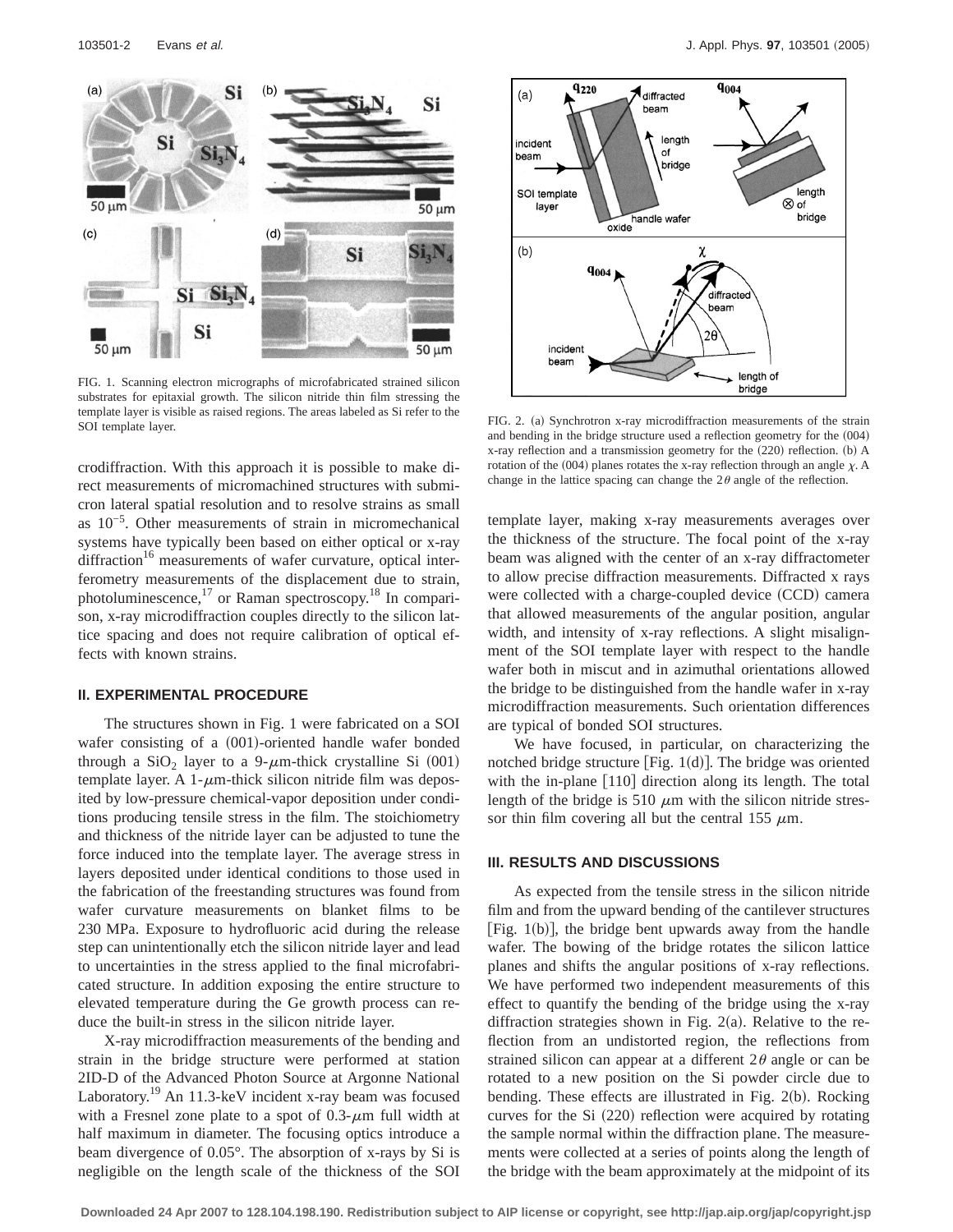

FIG. 3. The misorientation of Si (220) planes as a function of position along the bridge measured using x-ray microdiffraction in a transmission geometry (circles). Measurements using the surface-normal (004) reflection (squares) show the same trend across the exposed portion of the bridge and a reversal in the curvature under the silicon nitride stressor. The orientation of the handle wafer (220) planes is independent of position (diamonds).

width. The  $(220)$  x-ray reflection corresponds to diffraction from planes of atoms with normals nearly along the direction of the bridge. The reflections from  $(220)$  planes were observed in a diffraction geometry in which the x-ray beam passed through the entire thickness of the bridge and handle wafer. The center of the Si  $(220)$  rocking curve shifted by nearly 0.5 $^{\circ}$  across the central 100- $\mu$ m length of the span of the bridge due to bending of the bridge along its length. The angular deviation was nearly proportional to the distance from the midpoint of the length of the bridge, but varied more rapidly near the notch.

A second, independent, observation of the bending was obtained by orienting the long axis of the bridge perpendicular to the diffraction plane and measuring the angle  $\chi$  between the undistorted Si  $(004)$  diffraction spot and the spot produced the by Si  $(004)$  planes in the bent part of the bridge. For small distortions, the tilting of the planes is a factor of  $k/q_{004} \approx 1.24$  larger than  $\chi$ , the angular separation of the spots. Here  $k$  is the magnitude of the incident x-ray wave vector and  $q_{004}$  is the spatial frequency associated with the  $(004)$  reflection from Si. The measurements of the  $(004)$ reflection were conducted across the full length of the exposed Si bridge and also included regions at the ends of the bridge that were covered by the silicon nitride stressor layer. The total angular deviation across the exposed portion of the bridge exceeded 0.8°. The curvature of the bridge in the regions covered by the silicon nitride stressors was in the opposite direction to the curvature in the uncovered central area of the bridge.

The observations of the bending using these two x-ray reflections are plotted together in Fig. 3. As a benchmark for the curvature, we can compare reflections from the bridge with those from the handle wafer. There is no variation of the rocking-curve angle of the  $(004)$  reflection of the handle wafer with position. Integrating the angle through which the x-ray reflections from the bridge are tilted, we found that the total upward displacement at the center of the bridge is 1.3  $\mu$ m. The radius of curvature of the bent bridge can be found from the rate of change of the rocking-curve angle with position. The radius of curvature is smaller in the region of the notch, where it reaches a minimum of 1 cm.



FIG. 4. The angular width of the Si  $(220)$  diffraction spot in the direction of the conventional  $2\theta$  angle depends on the position of the x-ray beam along the bridge. The handle wafer reflection (a) serves as a benchmark. The  $x$ -ray reflections from the bridge, both at 42  $\mu$ m from the notch and at the notch, (b) and (c), respectively, are broadened in the  $2\theta$  direction due to the variation of the (220) spacing through the thickness of the bridge. The width of the  $(220)$  x-ray reflection varies along the length of the bridge,  $(d)$ , and reaches a maximum at the notch (e). The dip at  $-35 \mu$ m is an artifact arising from the coincidental alignment of handle wafer and bridge reflections at that location.

directly by examining the  $2\theta$  angles to which the x-ray beam is diffracted. Images of the diffraction spot produced by the  $(220)$  reflection were acquired using the CCD detector and are shown in Fig. 4. In these images the horizontal direction corresponds to the conventional  $2\theta$  angle of x-ray diffraction as defined in Fig.  $2(b)$ . The horizontal stripe at the center of the diffracted beams is the shadow of the center stop used in the x-ray focusing apparatus.<sup>19</sup> The  $2\theta$  angles to which the  $x$ -rays are reflected from  $(220)$  planes depend on the lattice spacings of these planes. The bending of the bridge changes the  $(220)$  spacing because a fixed number of Si planes must cover a changed total length at the surfaces of the bridge. The width in the  $2\theta$  direction of the (220) diffraction spot of the undistorted handle wafer [Fig. 4(a)] is  $0.02^{\circ}$  and serves as a reference to which the reflections from the distorted regions can be compared. The reflections from the bridge [Figs. 4(b) and  $4(c)$ ] are significantly broader than the handle wafer reflection. The integrated intensity of these diffraction spots is plotted in Fig.  $4(d)$ . The width of the reflections depends on the degree of strain in the template layer and exceeds  $0.035^{\circ}$  at the position of the notch [Fig. 4(e)]. This broadening is symmetric about the original  $2\theta$  angle of the  $(220)$  reflection and represents a spread of lattice constants through the thickness of the bridge. The CCD images also record the intensity as a function of the angular direction perpendicular to  $2\theta$ , which appears as the vertical direction in the images shown in Fig. 4. The width of the images of the reflections in this direction is set by the divergence of the focused beam.

The strain along the  $[220]$  direction in the Si bridge can be estimated in two ways. From the radius of curvature, the difference in the uniaxial strain between the top and bottom of the bridge at the notch is  $\varepsilon_{\text{top}} - \varepsilon_{\text{bottom}} = t/R$ , where *t*  $=9 \mu m$  is the thickness of the Si layer from which the bridge is formed and *R* is the radius of curvature. This expression is based on the approximation that none of the elastic strain

The lattice distortion in the bridge can also be found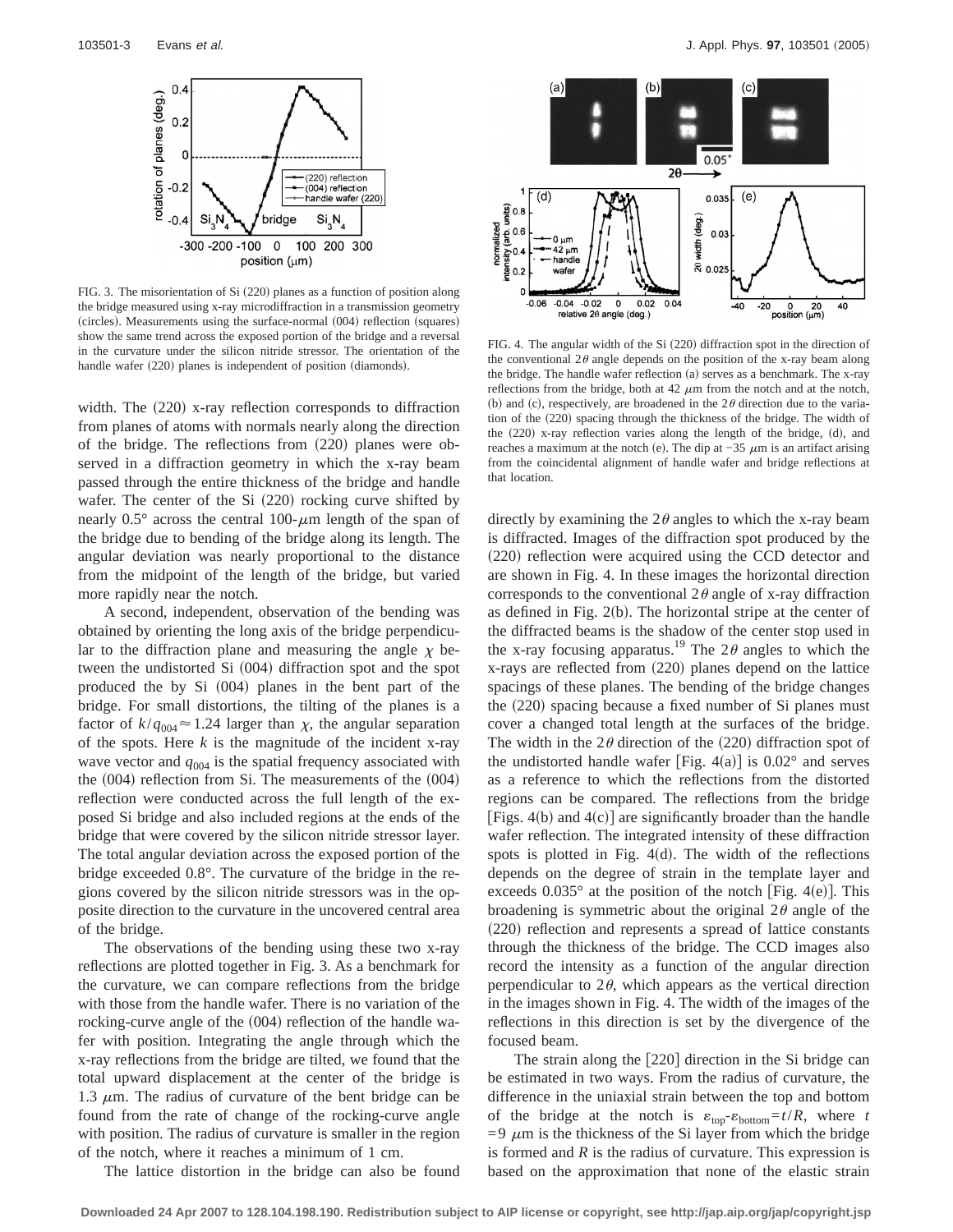

FIG. 5. Estimates of the strain derived from the bending of the bridge and from the excess angular width of the diffraction spot.

that would arise due to bending is relaxed by the formation of structural defects. It is possible to make an independent estimate of the strain from the angular width of the x-ray reflections without the approximation that the bending is purely elastic. The degree to which strain broadens the  $(220)$ reflection can be found by assuming that the intrinsic width of the handle wafer reflection, limited by instrumental resolution, adds in quadrature with the excess width arising from the gradient of lattice constants through the thickness of the bridge. These two estimates of the strain agree very well and are shown together in Fig. 5. The strain difference between the top and bottom of the bridge exceeds  $1\times10^{-3}$  at its maximum at the notch.

The upward bending of the Si bridge is consistent with our observations of similar cantilevered beams [Fig.  $1(b)$ ]. The stress induced by the silicon nitride layer leads to a torque on the beam and causes it to deflect away from the handle wafer. The expected bending can be estimated using x-ray microdiffraction measurements of the curvature of the region of the Si template layer *beneath* the silicon nitride thin film. In a scan across the width of the bridge in an area covered by the silicon nitride we found that the template layer underneath the silicon nitride stressor is bent to a radius of curvature of 1.3 cm. Assuming a negligible stress at the bottom surface of the Si bridge, and applying the relationship between stress and bending applicable to infinite isotropic thin films,<sup>16,20</sup> the average stress in the silicon nitride film is 190 MPa. This is 15% less than we observed in the blanket films, which could in part be due to uncertainty in the nitride layer thickness following the processing of the bridge. In the area beneath the nitride stressors, the radius of curvature of the template layer in the direction along the bridge, however, is approximately a factor of 2 greater than in the direction across the bridge. Thus, to within a factor of 2 accuracy in the radius of curvature, a qualitative rationalization of the total bending of the notched bridge is to imagine that the notched Si bridge connects two cantilevers raised from the plane of the surface by the silicon nitride stressor layers.

An additional source of strain must also be considered. Because the ends of the bridge are fixed, the total length of the bent bridge is slightly longer than an undistorted bridge. The magnitude of the strain resulting from this effect scales

approximately as  $2(h^2/l^2)$ , where *l* is the length of the bridge and *h* is the total vertical deflection. With  $h=1.3 \mu$ m and *l*  $=500 \mu m$ , this elongation of the bridge leads to a strain of  $1.4 \times 10^{-5}$ , a small correction to the strain due directly to bending.

## **IV. CONCLUSION**

The strain at the surface of the bridge structure has a large effect on the diffusion of Ge adatoms, raising the possibility that the strain generated using micromachining techniques can lead to a degree of control in epitaxial growth.<sup>13</sup> Despite the significant effect of strain we have found in surface thermodynamics and kinetics, the strain at the silicon surfaces in these structures is approximately an order of magnitude lower than the strain typically induced into silicon to optimize electron mobility. $3$  With optimized structures at smaller length scales, however, micromachined devices have the potential to lead to large electronic effects in the template layer or in epitaxial thin films. In silicon, a well-defined local strain could lead to a controlled anisotropic distortion of the band structure. $^{21}$  Already, strains of the magnitude we have found in the bridge structure are predicted to shift the boundaries between magnetic and dielectric phases of complex  $oxides.<sup>22</sup>$  The measurement of the strain in the microstructures using microdiffraction calibrates the fabrication processes, which will lead to designable microstrain inducers.

## **ACKNOWLEDGMENTS**

This work was supported by the National Science Foundation through the University of Wisconsin Materials Research Science and Engineering Center, Grant No. DMR-0079983. Use of the Advanced Photon Source was supported by the U. S. Department of Energy, Office of Science, Office of Basic Energy Sciences, under Contract No. W-31-109- Eng-38. This work was also partially supported by DARPA-MTO Contract No. F30602-00-2-0572.

- <sup>1</sup>T. A. Langdo *et al.*, Appl. Phys. Lett. **82**, 4256 (2003).
- ${}^{2}$ G. K. Celler and S. Cristoloveanu, J. Appl. Phys. **93**, 4955 (2003).
- <sup>3</sup>F. Schäffler, Semicond. Sci. Technol. **12**, 1515 (1997).
- <sup>4</sup>K. Rim *et al.*, Tech. Dig. Int. Electron Devices Meet. 49 (2003).
- F. K. Men, W. E. Packard, and M. B. Webb, Phys. Rev. Lett. **61**, 2469  $(1988).$
- B. S. Swartzentruber, Y. W. Mo, M. B. Webb, and M. G. Lagally, J. Vac. Sci. Technol. A **8**, 210 (1990).
- <sup>7</sup>C. Roland and G. H. Gilmer, Phys. Rev. B  $46$ , 13428 (1992).
- <sup>8</sup>D. J. Shu, F. Liu, and X. G. Gong, Phys. Rev. B **64**, 245410 (2001).
- E. Zoethout, O. Gürlü, H. J. W. Zandvliet, and B. Poelsma, Surf. Sci. **452**,
- 
- 
- 247 (2000).<br><sup>10</sup>V. Cherepanov and B. Voigländer, Appl. Phys. Lett. **81**, 4745 (2002).<br><sup>11</sup>H. Brune *et al.*, Phys. Rev. B 52, R14380 (1995).<br><sup>12</sup>F. Wu, X. Chen, Z. Zhang, and M. G. Lagally, Phys. Rev. Lett. **74**, 574
- (1995).  $^{13}$ P. P. Rugheimer, C. H. Lee, D. E. Savage, M. M. Roberts, and M. G.
- Lagally (unpublished). 14A. van de Walle, M. Asta, and P. W. Voorhees, Phys. Rev. B **67**, 041308R
- 
- <sup>15</sup>L. Huang, F. Liu, and X. G. Gong, Phys. Rev. B **70**, 155320 (2004). <sup>15</sup>L. Huang, F. Liu, and X. G. Gong, Phys. Rev. B **70**, 155320 (2004). <sup>16</sup>A. Segmuller, J. Angilelo, and S. J. La Placa, J. Appl. Phys. **51**, 6224
- (1980).  $17A$ . Borowiec, D. M. Bruce, D. T. Cassidy, and H. K. Haugen, Appl. Phys.
- Lett. **83**, 225 (2003). <sup>18</sup>S. Nakashima, T. Yamamoto, A. Ogura, K. Uejima, and T. Yamamoto, Appl. Phys. Lett. **84**, 2533 (2004).